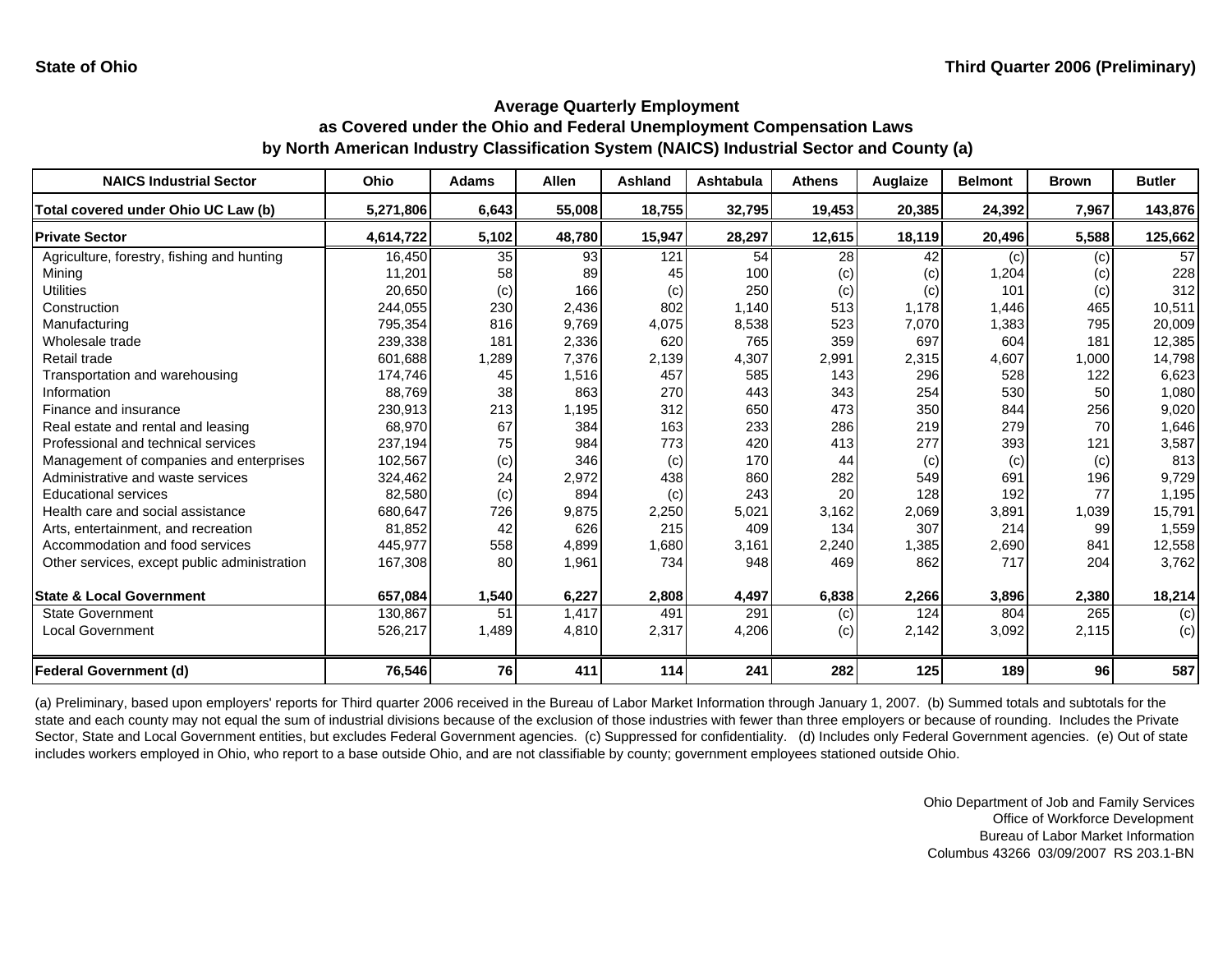| <b>NAICS Industrial Sector</b>               | Carroll         | Champaign | <b>Clark</b> | <b>Clermont</b> | <b>Clinton</b> | Columbiana | Coshocton | Crawford | Cuyahoga | <b>Darke</b> |
|----------------------------------------------|-----------------|-----------|--------------|-----------------|----------------|------------|-----------|----------|----------|--------------|
| Total covered under Ohio UC Law (b)          | 6,287           | 11,241    | 50,616       | 57,357          | 26,468         | 31,529     | 12,054    | 15,297   | 741,764  | 18,151       |
| <b>Private Sector</b>                        | 5,259           | 9,308     | 44,199       | 50,089          | 23,321         | 27,291     | 10,458    | 13,452   | 658,766  | 16,022       |
| Agriculture, forestry, fishing and hunting   | 20              | 189       | 599          | 38              | 25             | 170        | 140       | 153      | 380      | 680          |
| Mining                                       | (c)             | (c)       | (c)          |                 | (c)            | 219        | 143       | (c)      | 314      | (c)          |
| <b>Utilities</b>                             | (c)             | (c)       | 117          | 595             | (c)            | 107        | 400       | (c)      | 1,500    | (c)          |
| Construction                                 | 256             | 315       | 1,728        | 3,836           | 384            | 1,234      | 267       | 459      | 26,123   | 1,090        |
| Manufacturing                                | 1,453           | 3,464     | 7,756        | 7,073           | 4,537          | 6,184      | 3,321     | 5,196    | 85.894   | 4,304        |
| Wholesale trade                              | 219             | 267       | 1,952        | 2,327           | 756            | 1,165      | 198       | 615      | 40,959   | 776          |
| Retail trade                                 | 861             | 1,294     | 6,427        | 10,114          | 1,737          | 4,226      | ,237      | 1,346    | 67,926   | 2,071        |
| Transportation and warehousing               | 236             | 158       | 2,294        | 1,282           | 10,524         | 1,020      | 369       | 202      | 22,109   | 942          |
| Information                                  | 44              | 92        | 377          | 1,226           | 263            | 159        | 91        | 96       | 15.668   | 152          |
| Finance and insurance                        | 73              | 241       | 2,491        | 3,522           | 627            | 864        | 268       | 639      | 52,749   | 646          |
| Real estate and rental and leasing           | 65              | 112       | 526          | 864             | 160            | 256        | 73        | 100      | 13,142   | 137          |
| Professional and technical services          | 89              | 205       | 680          | 2,302           | 180            | 697        | 151       | 408      | 45,355   | 521          |
| Management of companies and enterprises      | (c)             | (c)       | (c)          | 328             | 166            | 123        | 30        | (c)      | 15,856   | (c)          |
| Administrative and waste services            | 109             | 318       | 1,533        | 2,414           | 798            | 1,595      | 708       | 218      | 49,650   | 622          |
| <b>Educational services</b>                  | 17              | (c)       | 742          | 404             | (c)            | 175        | 33        | (c)      | 18.770   | 44           |
| Health care and social assistance            | 722             | 912       | 8,548        | 4,872           | 982            | 5,000      | 1,834     | 2,072    | 111.616  | 1,930        |
| Arts, entertainment, and recreation          | 179             | 153       | 588          | 932             | 119            | 293        | 168       | 86       | 11,376   | 294          |
| Accommodation and food services              | 598             | 955       | 4,816        | 6,028           | 1,283          | 2,679      | 690       | 1,187    | 56,581   | 1,118        |
| Other services, except public administration | 213             | 321       | 2,100        | 1,924           | 420            | 1,127      | 336       | 475      | 22,799   | 636          |
| <b>State &amp; Local Government</b>          | 1,029           | 1,933     | 6,418        | 7,268           | 3,147          | 4,237      | 1,597     | 1,845    | 82,998   | 2,129        |
| <b>State Government</b>                      | $\overline{32}$ | 72        | 257          | 616             | 147            | 301        | 51        | 100      | 4,938    | 46           |
| <b>Local Government</b>                      | 997             | 1,861     | 6,161        | 6,652           | 3,000          | 3,936      | 1,546     | 1,745    | 78,060   | 2,083        |
| <b>Federal Government (d)</b>                | 50              | 81        | 590          | 317             | 179            | 567        | 98        | 86       | 15,934   | 113          |

(a) Preliminary, based upon employers' reports for Third quarter 2006 received in the Bureau of Labor Market Information through January 1, 2007. (b) Summed totals and subtotals for the state and each county may not equal the sum of industrial divisions because of the exclusion of those industries with fewer than three employers or because of rounding. Includes the Private Sector, State and Local Government entities, but excludes Federal Government agencies. (c) Suppressed for confidentiality. (d) Includes only Federal Government agencies. (e) Out of state includes workers employed in Ohio, who report to a base outside Ohio, and are not classifiable by county; government employees stationed outside Ohio.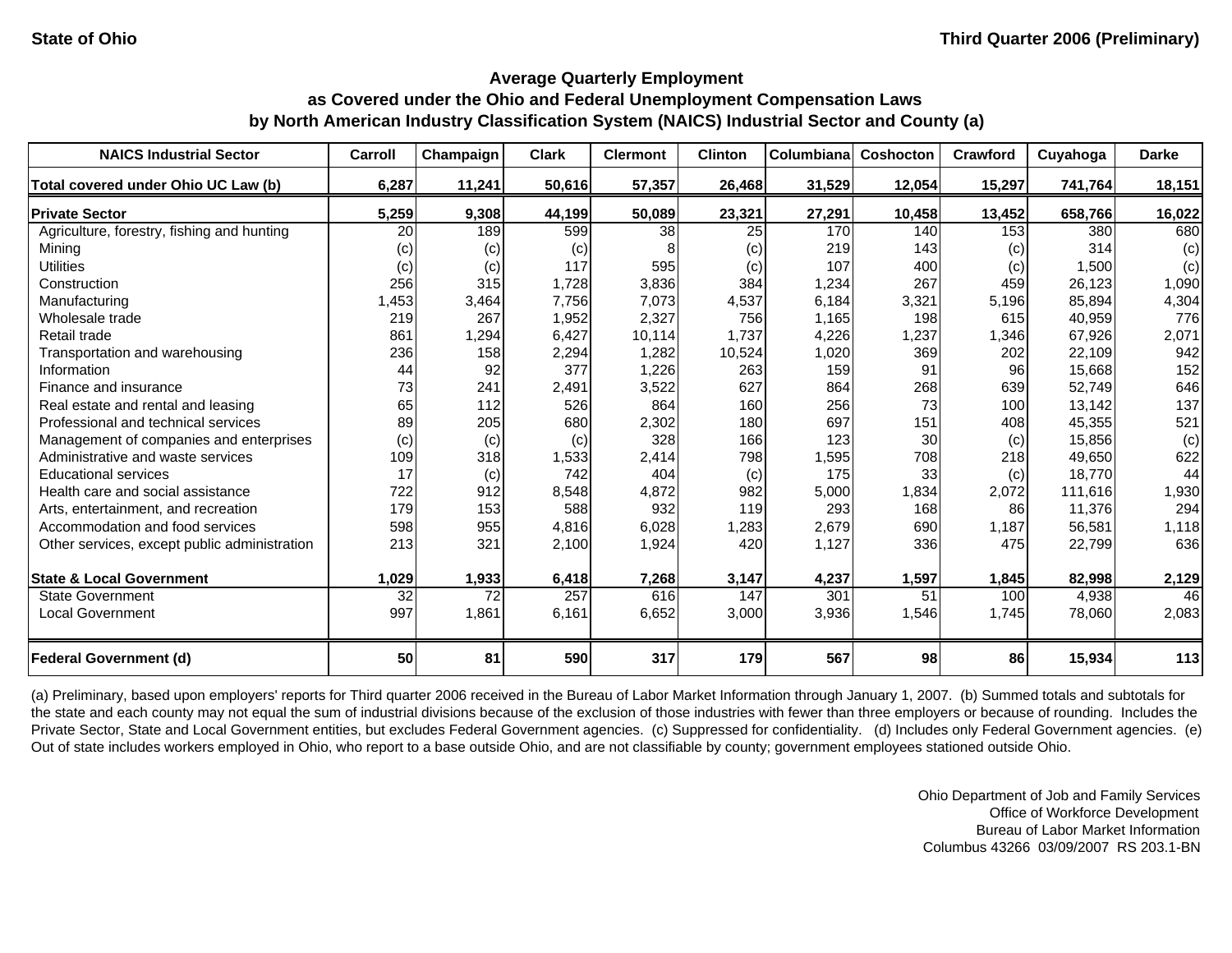| <b>NAICS Industrial Sector</b>               | <b>Defiance</b> | <b>Delaware</b> | <b>Erie</b> | <b>Fairfield</b> | <b>Fayette</b> | <b>Franklin</b> | <b>Fulton</b> | <b>Gallia</b> | Geauga           | Greene |
|----------------------------------------------|-----------------|-----------------|-------------|------------------|----------------|-----------------|---------------|---------------|------------------|--------|
| Total covered under Ohio UC Law (b)          | 16,701          | 66,871          | 40,643      | 39,462           | 11,206         | 671,106         | 21,190        | 11,914        | 36,191           | 56,251 |
| <b>Private Sector</b>                        | 14,849          | 59,073          | 35,511      | 31,742           | 9,671          | 573,916         | 18,587        | 9,993         | 32,452           | 47,381 |
| Agriculture, forestry, fishing and hunting   | 31              | 262             | 284         | 41               | 17             | 350             | 306           | 62            | 297              | 69     |
| Mining                                       | (c)             | 102             | (c)         |                  | (c)            | 200             | (c)           | 66            | (c)              | (c)    |
| <b>Utilities</b>                             | 22              | 130             | (c)         | 185              | (c)            | 2,564           | (c)           | 802           | (c)              | (c)    |
| Construction                                 | 528             | 3,292           | 1,212       | 2,580            | 355            | 28,190          | 1,059         | 604           | 2,619            | 2,091  |
| Manufacturing                                | 4,982           | 5,681           | 6,780       | 5,361            | 2,280          | 42,533          | 8,675         | 641           | 10,141           | 3,813  |
| Wholesale trade                              | 566             | 2,176           | 1,603       | 872              | 553            | 29,154          | 741           | 224           | 2,029            | 1,351  |
| Retail trade                                 | 2,419           | 10,350          | 5,193       | 6,170            | 2,350          | 73,565          | 1,706         | 1,545         | 4,212            | 9,403  |
| Transportation and warehousing               | 340             | 1,336           | 795         | 447              | (c)            | 34,961          | 302           | 244           | 484              | 655    |
| Information                                  | 292             | 1,137           | 399         | 357              | 57             | 16,141          | 138           | 95            | 163              | 1,488  |
| Finance and insurance                        | 672             | 4,483           | 623         | 912              | 388            | 47,751          | 448           | 411           | 715              | 1,856  |
| Real estate and rental and leasing           | 94              | 889             | 297         | 492              | 87             | 12,569          | 137           | 78            | 233              | 545    |
| Professional and technical services          | 213             | 8,607           | 698         | 1,077            | 137            | 41,648          | 212           | 91            | 1,146            | 6,866  |
| Management of companies and enterprises      | 94              | 684             | 45          | 113              | (c)            | 17,451          | 104           | (c)           | 234              | 221    |
| Administrative and waste services            | 357             | 2,233           | 1,092       | 2,694            | 193            | 53,761          | 811           | 290           | 1,973            | 3,311  |
| <b>Educational services</b>                  | (c)             | 1,149           | (c)         | 283              | (c)            | 9,759           | (c)           | (c)           | 534              | 1,826  |
| Health care and social assistance            | 1,921           | 4,107           | 4,978       | 3,623            | 948            | 75,458          | 1,887         | 3,065         | 2,670            | 5,176  |
| Arts, entertainment, and recreation          | 157             | 2,901           | 3,868       | 537              | 52             | 7,873           | (c)           | 39            | 878              | 899    |
| Accommodation and food services              | 1,353           | 7,706           | 6,313       | 4,552            | 1,036          | 57,927          | 1,137         | 898           | 2,853            | 6,571  |
| Other services, except public administration | 552             | 1,850           | 891         | 1,439            | 239            | 22,061          | 425           | 383           | 1,195            | 1,110  |
| <b>State &amp; Local Government</b>          | 1,853           | 7,798           | 5,132       | 7,720            | 1,534          | 97,191          | 2,603         | 1,921         | 3,739            | 8,870  |
| <b>State Government</b>                      | 107             | 1,328           | 1,087       | $\overline{771}$ | 50             | 48,100          | 158           | (c)           | $\overline{215}$ | 2,960  |
| <b>Local Government</b>                      | 1,746           | 6,470           | 4,045       | 6,949            | 1,484          | 49,091          | 2,445         | (c)           | 3,524            | 5,910  |
| <b>Federal Government (d)</b>                | 113             | 258             | 192         | 263              | 60             | 11,496          | 94            | 91            | 127              | 12,057 |

(a) Preliminary, based upon employers' reports for Third quarter 2006 received in the Bureau of Labor Market Information through January 1, 2007. (b) Summed totals and subtotals for the state and each county may not equal the sum of industrial divisions because of the exclusion of those industries with fewer than three employers or because of rounding. Includes the Private Sector, State and Local Government entities, but excludes Federal Government agencies. (c) Suppressed for confidentiality. (d) Includes only Federal Government agencies. (e) Out of state includes workers employed in Ohio, who report to a base outside Ohio, and are not classifiable by county; government employees stationed outside Ohio.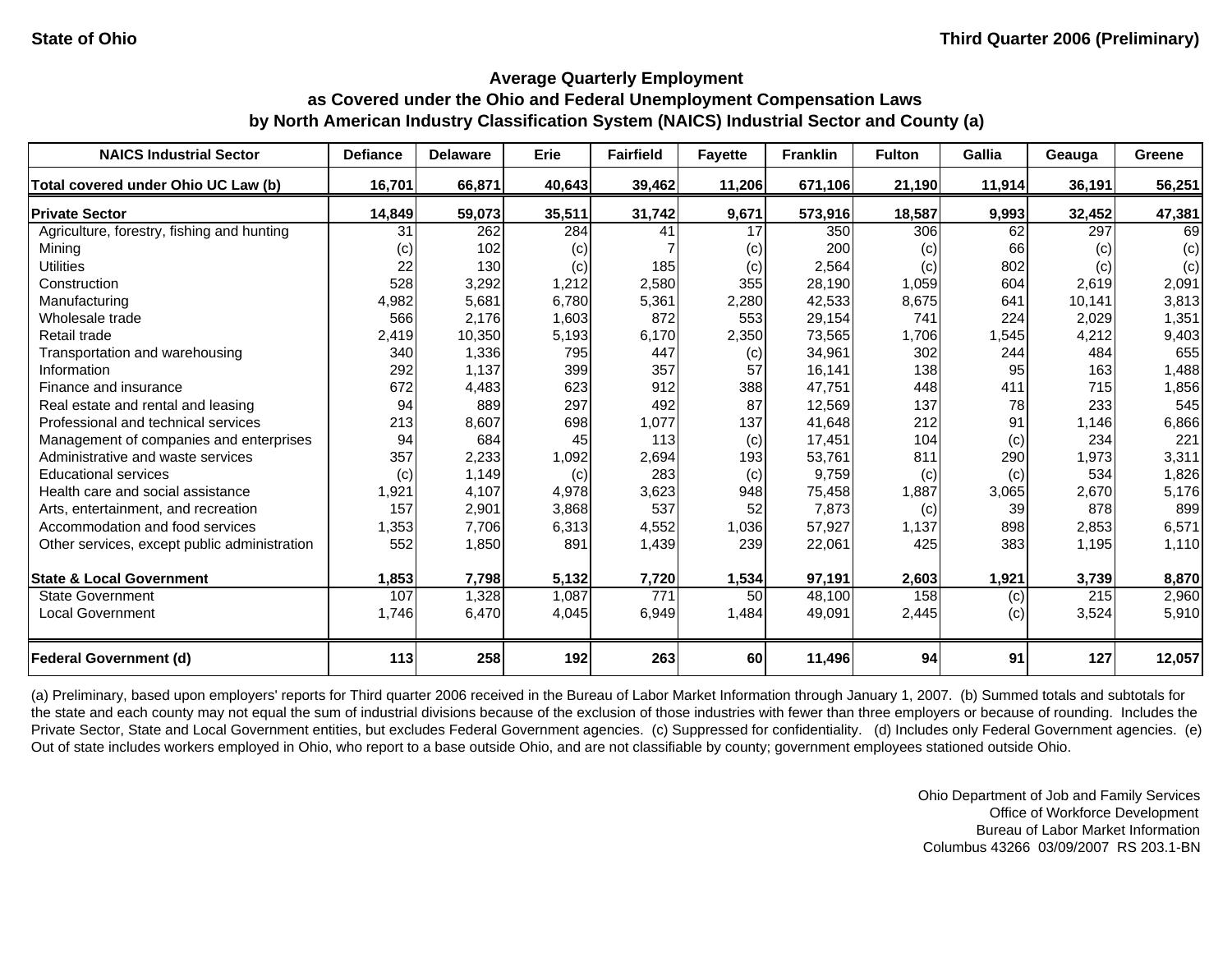| <b>NAICS Industrial Sector</b>               | <b>Guernsey</b> | <b>Hamilton</b> | <b>Hancock</b> | <b>Hardin</b> | <b>Harrison</b> | Henry  | Highland | <b>Hocking</b>  | <b>Holmes</b> | Huron  |
|----------------------------------------------|-----------------|-----------------|----------------|---------------|-----------------|--------|----------|-----------------|---------------|--------|
| Total covered under Ohio UC Law (b)          | 14,809          | 521,174         | 42,215         | 8,472         | 3,827           | 11,790 | 11,884   | 7,168           | 17,338        | 25,075 |
| <b>Private Sector</b>                        | 12,310          | 472,039         | 38,946         | 6,897         | 3,037           | 9,977  | 9,360    | 5,320           | 15,681        | 22,163 |
| Agriculture, forestry, fishing and hunting   | (c)             | 163             | (c)            | 89            | 46              | 273    | 25       | 39              | 175           | 1,169  |
| Mining                                       | 114             | 218             | (c)            | (c)           | 300             | (c)    | 83       | (c)             | 148           | (c)    |
| <b>Utilities</b>                             | 43              | 1,413           | 107            | 46            | 18              | (c)    | 77       | (c)             | (c)           | (c)    |
| Construction                                 | 480             | 25,089          | 1,164          | 145           | 150             | 747    | 374      | 343             | 1,843         | 1,907  |
| Manufacturing                                | 2,884           | 58,101          | 11,449         | 2,353         | 690             | 3,736  | 2,793    | 1,120           | 6,281         | 7,905  |
| Wholesale trade                              | 354             | 26,803          | 1,052          | 233           | 141             | 324    | 255      | 90              | 632           | 682    |
| Retail trade                                 | 1,900           | 50,136          | 6,142          | 965           | 362             | 1,110  | 1,603    | 976             | 1,995         | 2,196  |
| Transportation and warehousing               | 414             | 11,902          | 1,672          | 122           | 102             | 682    | 193      | 109             | 563           | 920    |
| Information                                  | 122             | 9,705           | 411            | 79            | 19              | 115    | 376      | 40              | 89            | 311    |
| Finance and insurance                        | 279             | 22,959          | 719            | 219           | 56              | 288    | 453      | 187             | 346           | 486    |
| Real estate and rental and leasing           | 136             | 7,805           | 499            | 62            | (c)             | 64     | 80       | 150             | 48            | 154    |
| Professional and technical services          | 267             | 36,517          | 1,133          | 102           | 50              | 111    | 128      | 87              | 259           | 453    |
| Management of companies and enterprises      | (c)             | 26,780          | 538            | (c)           | (c)             | (c)    | (c)      | (c)             | 43            | 49     |
| Administrative and waste services            | 639             | 40,040          | 2,623          | 88            | 44              | 151    | 298      | 177             | 672           | 699    |
| <b>Educational services</b>                  | 49              | 9,676           | 875            | (c)           | (c)             | 61     | (c)      | 28              | (c)           | (c)    |
| Health care and social assistance            | 2,405           | 77,562          | 3,978          | 668           | 580             | 1,211  | 1,172    | 539             | 995           | 2,177  |
| Arts, entertainment, and recreation          | 91              | 9,050           | 338            | 113           | 71              | (c)    | 110      | 65              | 136           | 220    |
| Accommodation and food services              | 1,670           | 40,239          | 3,652          | 737           | 233             | 597    | 996      | 913             | 1,205         | 1,852  |
| Other services, except public administration | 338             | 17,881          | 1,106          | 261           | 87              | 458    | 269      | 245             | 207           | 694    |
| <b>State &amp; Local Government</b>          | 2,500           | 49,135          | 3,270          | 1,576         | 790             | 1,812  | 2,524    | 1,848           | 1,656         | 2,912  |
| <b>State Government</b>                      | 738             | (c)             | 209            | 37            | 32              | 29     | 124      | 391             | 37            | 91     |
| <b>Local Government</b>                      | 1,762           | (c)             | 3,061          | 1,539         | 758             | 1,783  | 2,400    | 1,457           | 1,619         | 2,821  |
| <b>Federal Government (d)</b>                | 118             | 9,650           | 183            | 86            | 70              | 125    | 118      | 39 <sub>l</sub> | 67            | 131    |

(a) Preliminary, based upon employers' reports for Third quarter 2006 received in the Bureau of Labor Market Information through January 1, 2007. (b) Summed totals and subtotals for the state and each county may not equal the sum of industrial divisions because of the exclusion of those industries with fewer than three employers or because of rounding. Includes the Private Sector, State and Local Government entities, but excludes Federal Government agencies. (c) Suppressed for confidentiality. (d) Includes only Federal Government agencies. (e) Out of state includes workers employed in Ohio, who report to a base outside Ohio, and are not classifiable by county; government employees stationed outside Ohio.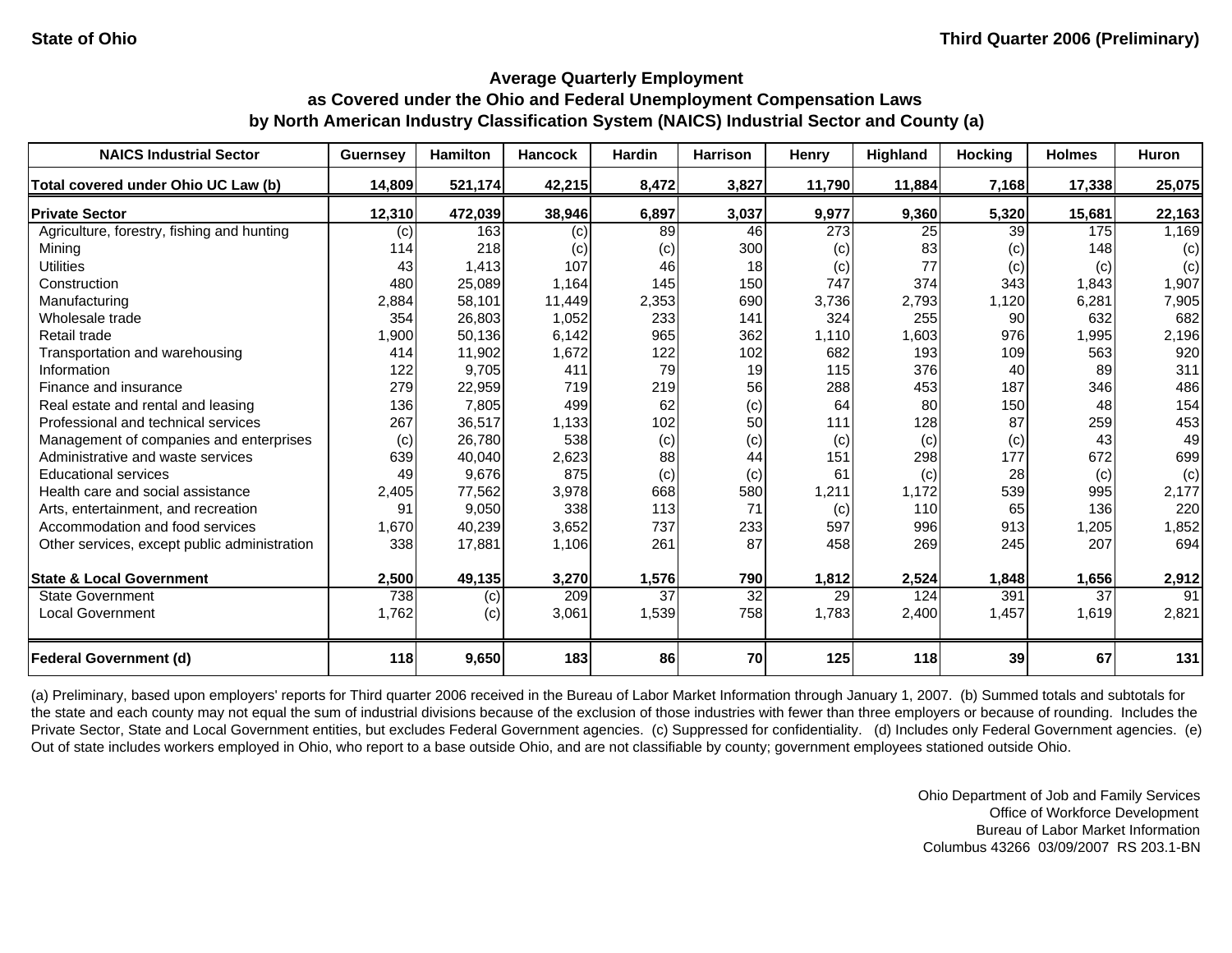| <b>NAICS Industrial Sector</b>               | <b>Jackson</b> | <b>Jefferson</b> | Knox   | Lake    | Lawrence | Licking | Logan  | Lorain  | Lucas   | <b>Madison</b> |
|----------------------------------------------|----------------|------------------|--------|---------|----------|---------|--------|---------|---------|----------------|
| Total covered under Ohio UC Law (b)          | 11,901         | 25,414           | 19,529 | 100,654 | 12,454   | 53,825  | 20,304 | 100,476 | 221,971 | 14,085         |
| <b>Private Sector</b>                        | 10,322         | 21,915           | 16,919 | 89,207  | 9,627    | 46,490  | 18,035 | 86,421  | 196,845 | 11,075         |
| Agriculture, forestry, fishing and hunting   | 84             | (c)              | 71     | 1,093   | (c)      | 354     | 72     | 841     | 407     | 91             |
| Mining                                       | 191            | 124              | 147    | 186     | (c)      | 108     | (c)    | (c)     | 57      | (c)            |
| <b>Utilities</b>                             | (c)            | 914              | 48     | 1,527   | 108      | 199     | 37     | (c)     | 673     | (c)            |
| Construction                                 | 405            | 1,239            | 950    | 4,732   | 636      | 3,884   | 700    | 5,879   | 10,864  | 529            |
| Manufacturing                                | 4,181          | 2,902            | 4,837  | 21,422  | 638      | 8,137   | 5,992  | 20,207  | 25,277  | 3,143          |
| Wholesale trade                              | 184            | 658              | 372    | 4,568   | 197      | 1,204   | 368    | 2,888   | 9,191   | 430            |
| Retail trade                                 | 1,623          | 3,524            | 2,321  | 14,230  | 2,304    | 7,368   | 1,869  | 13,677  | 25,446  | 1,870          |
| Transportation and warehousing               | 113            | 398              | 166    | 1,020   | 780      | 1,670   | 1,399  | 1,808   | 8,877   | 1,018          |
| Information                                  | 98             | 607              | 316    | 855     | 101      | 539     | 107    | 1,323   | 3,173   | 72             |
| Finance and insurance                        | 362            | 471              | 409    | 2,129   | 335      | 2,211   | 329    | 2,064   | 6,643   | 158            |
| Real estate and rental and leasing           | 79             | 363              | 189    | 1,194   | 72       | 653     | 231    | 1,007   | 2,831   | 107            |
| Professional and technical services          | 154            | 511              | 271    | 3,395   | 263      | 1,540   | 772    | 2,179   | 9,554   | 535            |
| Management of companies and enterprises      | (c)            | (c)              | 88     | 1,049   | 53       | 1,284   | (c)    | 544     | 4,365   | 15             |
| Administrative and waste services            | 316            | 1,946            | 480    | 5,419   | 439      | 2,746   | 1,938  | 5,129   | 14,973  | 624            |
| <b>Educational services</b>                  | 27             | 556              | 1,232  | 1,491   | 45       | 1,140   | 64     | 2,220   | 3,594   | (c)            |
| Health care and social assistance            | 1,154          | 4,506            | 2,554  | 10,450  | 2,170    | 5,780   | 1,927  | 12,616  | 38,652  | 1,127          |
| Arts, entertainment, and recreation          | 63             | 408              | 201    | 1,399   | 53       | 884     | 205    | 1,706   | 3,915   | 59             |
| Accommodation and food services              | 994            | 1,945            | 1,640  | 9,480   | 1,094    | 5,220   | 1,360  | 8,646   | 19,733  | 1,041          |
| Other services, except public administration | 232            | 802              | 628    | 3,568   | 324      | 1,570   | 621    | 3,286   | 8,621   | 198            |
| <b>State &amp; Local Government</b>          | 1,579          | 3,499            | 2,610  | 11,447  | 2,827    | 7,334   | 2,269  | 14,056  | 25,126  | 3,010          |
| <b>State Government</b>                      | 180            | 101              | (c)    | 159     | 341      | 1,080   | 92     | 1,267   | 7,748   | 1,371          |
| <b>Local Government</b>                      | 1,399          | 3,398            | (c)    | 11,288  | 2,486    | 6,254   | 2,177  | 12,789  | 17,378  | 1,639          |
| <b>Federal Government (d)</b>                | 76             | 237              | 114    | 445     | 151      | 511     | 150    | 1,179   | 1,969   | 86             |

(a) Preliminary, based upon employers' reports for Third quarter 2006 received in the Bureau of Labor Market Information through January 1, 2007. (b) Summed totals and subtotals for the state and each county may not equal the sum of industrial divisions because of the exclusion of those industries with fewer than three employers or because of rounding. Includes the Private Sector, State and Local Government entities, but excludes Federal Government agencies. (c) Suppressed for confidentiality. (d) Includes only Federal Government agencies. (e) Out of state includes workers employed in Ohio, who report to a base outside Ohio, and are not classifiable by county; government employees stationed outside Ohio.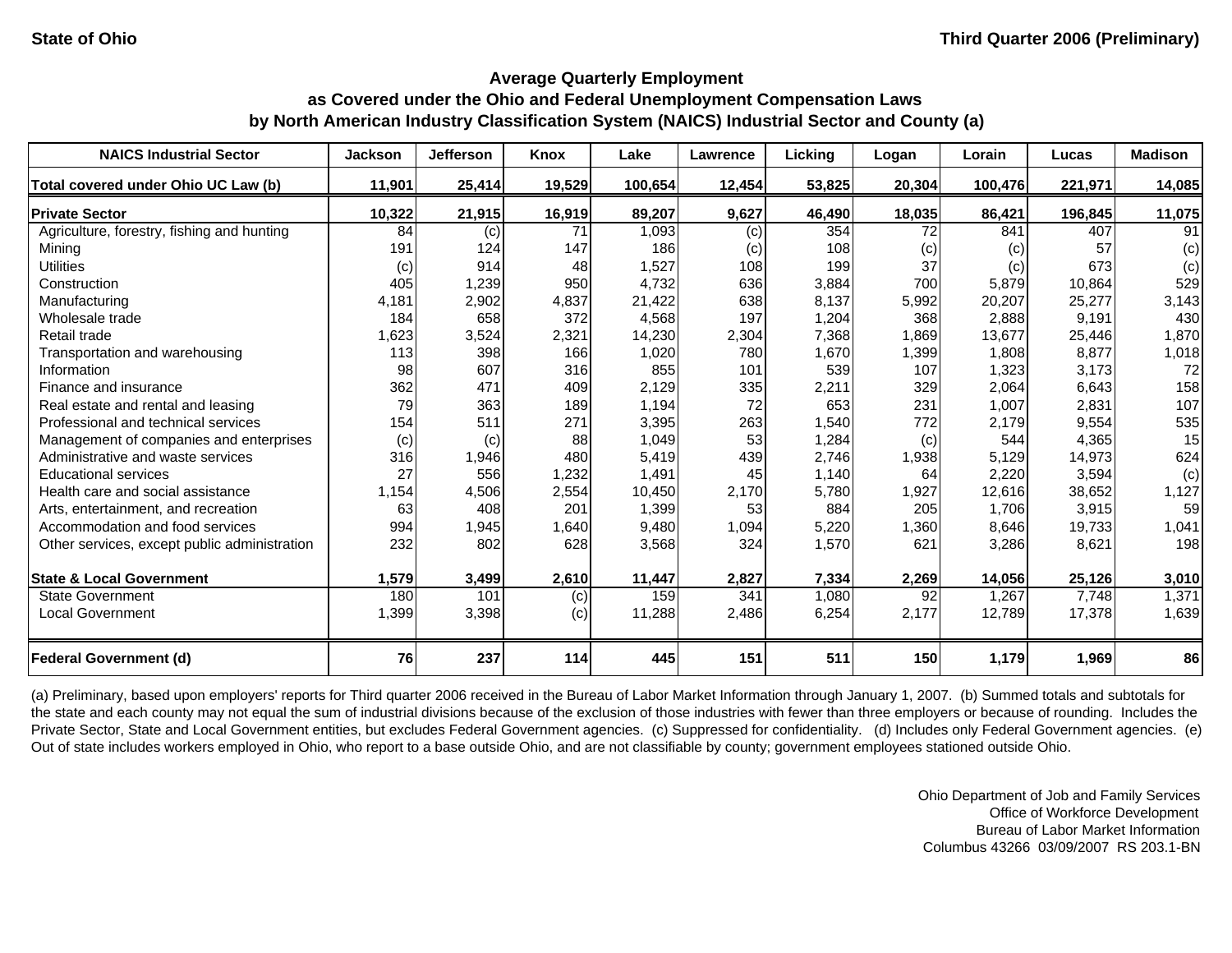| <b>NAICS Industrial Sector</b>               | <b>Mahoning</b> | <b>Marion</b> | <b>Medina</b> | <b>Meigs</b> | <b>Mercer</b>    | <b>Miami</b> | <b>Monroe</b> | <b>Montgomery</b> | Morgan | <b>Morrow</b>   |
|----------------------------------------------|-----------------|---------------|---------------|--------------|------------------|--------------|---------------|-------------------|--------|-----------------|
| Total covered under Ohio UC Law (b)          | 103,219         | 27,516        | 60,564        | 3,727        | 17,301           | 41,196       | 2,877         | 268,048           | 2,463  | 5,920           |
| <b>Private Sector</b>                        | 90,321          | 21,889        | 53,945        | 2,742        | 14,759           | 36,480       | 2,091         | 239,851           | 1,756  | 4,318           |
| Agriculture, forestry, fishing and hunting   | 186             | 94            | 183           | 152          | $\overline{372}$ | 158          | 16            | 245               | (c)    | 36              |
| Mining                                       | 241             | (c)           | (c)           | 108          | (c)              | 55           | 54            | (c)               | (c)    | 35              |
| <b>Utilities</b>                             | 390             | (c)           | (c)           | 22           | (c)              | (c)          | 25            | (c)               | (c)    | (c)             |
| Construction                                 | 6,024           | 897           | 3,819         | 290          | 958              | 2,067        | 183           | 10,977            | 144    | 436             |
| Manufacturing                                | 10,390          | 6,884         | 10,057        | 109          | 4,988            | 9,905        | 235           | 38,454            | 345    | 1,214           |
| Wholesale trade                              | 4,487           | 647           | 2,991         | 72           | 645              | 1,949        | 53            | 9,592             | 85     | 92              |
| Retail trade                                 | 14,683          | 2,840         | 8,278         | 651          | 2,104            | 4,972        | 363           | 26,860            | 344    | 733             |
| Transportation and warehousing               | 3,691           | 621           | 2,991         | 27           | 1,047            | 1,580        | 110           | 9,005             | (c)    | 39              |
| Information                                  | 2,034           | (c)           | 560           | (c)          | 181              | 338          | 22            | 8,659             | 37     | 59              |
| Finance and insurance                        | 3,148           | 526           | 1,224         | 161          | 591              | 914          | 396           | 11,562            | 105    | 89              |
| Real estate and rental and leasing           | 1,146           | 378           | 854           | 12           | 158              | 387          | (c)           | 3,694             |        | 39              |
| Professional and technical services          | 3,025           | 562           | 2,173         | 60           | 245              | 772          | 39            | 12,968            | 48     | 69              |
| Management of companies and enterprises      | 862             | 184           | 2,709         | (c)          | 19               | (c)          | (c)           | 5,078             | (c)    | (c)             |
| Administrative and waste services            | 7,197           | 1,255         | 3,290         | 118          | 293              | 2,833        | 167           | 17,658            | 24     | 109             |
| <b>Educational services</b>                  | 1,204           | 121           | 345           | (c)          | 66               | 179          | 39            | 6,154             | (c)    | (c)             |
| Health care and social assistance            | 16,729          | 2,996         | 5,963         | 465          | 946              | 4,361        | 139           | 42,678            | 333    | 598             |
| Arts, entertainment, and recreation          | 1,243           | 208           | 1,623         | 9            | 177              | 348          | 26            | 2,973             | 10     | 98              |
| Accommodation and food services              | 9,878           | 1,924         | 5,244         | 390          | 1,297            | 3,518        | 110           | 23,338            | 172    | 548             |
| Other services, except public administration | 3,764           | 749           | 1,552         | 69           | 654              | 1,336        | 107           | 9,034             | 59     | 69              |
| <b>State &amp; Local Government</b>          | 12,898          | 5,627         | 6,619         | 985          | 2,542            | 4,716        | 786           | 28,197            | 707    | 1,601           |
| <b>State Government</b>                      | 3,363           | 1,446         | 155           | 44           | 156              | 122          | 35            | 1,844             | 66     | $\overline{77}$ |
| <b>Local Government</b>                      | 9,535           | 4,181         | 6,464         | 941          | 2,386            | 4,594        | 751           | 26,353            | 641    | 1,524           |
| <b>Federal Government (d)</b>                | 1,333           | 149           | 359           | 73           | 101              | 214          | 56            | 4,860             | 37     | 61              |

(a) Preliminary, based upon employers' reports for Third quarter 2006 received in the Bureau of Labor Market Information through January 1, 2007. (b) Summed totals and subtotals for the state and each county may not equal the sum of industrial divisions because of the exclusion of those industries with fewer than three employers or because of rounding. Includes the Private Sector, State and Local Government entities, but excludes Federal Government agencies. (c) Suppressed for confidentiality. (d) Includes only Federal Government agencies. (e) Out of state includes workers employed in Ohio, who report to a base outside Ohio, and are not classifiable by county; government employees stationed outside Ohio.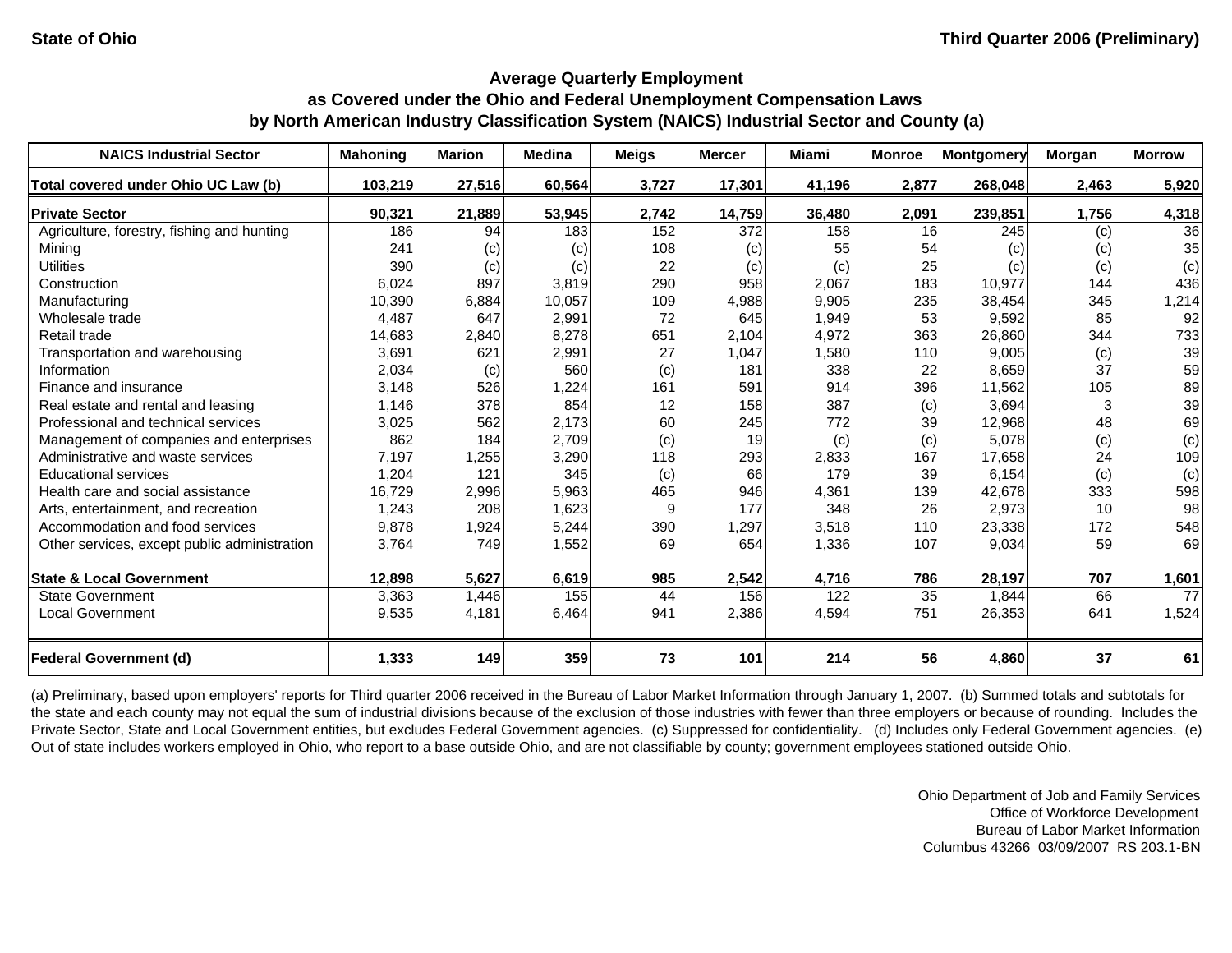| <b>NAICS Industrial Sector</b>               | <b>Muskingum</b> | <b>Noble</b> | <b>Ottawa</b>    | <b>Paulding</b> | Perry | Pickaway | <b>Pike</b>     | Portage | <b>Preble</b> | Putnam |
|----------------------------------------------|------------------|--------------|------------------|-----------------|-------|----------|-----------------|---------|---------------|--------|
| Total covered under Ohio UC Law (b)          | 34,837           | 3,330        | 16,353           | 5,149           | 6,292 | 14,338   | 9,767           | 54,359  | 11,204        | 11,224 |
| <b>Private Sector</b>                        | 30,250           | 2,228        | 14,155           | 4,032           | 4,483 | 10,359   | 8,155           | 43,117  | 9,527         | 9,510  |
| Agriculture, forestry, fishing and hunting   | 22               | 11           | 322              | 311             | 19    | 121      | 49              | 179     | 113           | 196    |
| Minina                                       | 368              | 143          | 153              | (c)             | 266   | (c)      | (c)             | 392     | (c)           | (c)    |
| <b>Utilities</b>                             | 199              | 12           | (c)              | (c)             | 28    | 57       | (c)             | 20      | (c)           | (c)    |
| Construction                                 | 1,314            | 112          | 598              | 185             | 590   | 894      | 577             | 2,559   | 468           | 1,114  |
| Manufacturing                                | 5,208            | 501          | 2,476            | 1,501           | 1,008 | 2,437    | 3,369           | 12,168  | 3,390         | 3,032  |
| Wholesale trade                              | 1,166            | 88           | 627              | 149             | 88    | 443      | 94              | 2,638   | 393           | 251    |
| Retail trade                                 | 5,494            | 385          | 2,055            | 471             | 677   | 1,530    | 1,039           | 5,698   | 1,342         | 1,239  |
| Transportation and warehousing               | 1,370            | 60           | 549              | 111             | 65    | 149      | 150             | 965     | 207           | 332    |
| Information                                  | 387              | 15           | 87               | 19              | 36    | 74       | 48              | 433     | 58            | 92     |
| Finance and insurance                        | 880              | 76           | 387              | 98              | 196   | 322      | 175             | 772     | 222           | 336    |
| Real estate and rental and leasing           | 296              | (c)          | 176              | 30              | 39    | 140      | 62              | 550     | 98            | 41     |
| Professional and technical services          | 477              | 28           | 195              | 145             | 104   | 265      | 154             | 1,399   | 160           | 127    |
| Management of companies and enterprises      | 115              | (c)          | (c)              | (c)             | (c)   | 88       | (c)             | 788     | (c)           | (c)    |
| Administrative and waste services            | 1,140            | (c)          | 207              | 70              | 64    | 602      | 344             | 1,560   | 535           | 288    |
| <b>Educational services</b>                  | 612              | (c)          | (c)              | (c)             | (c)   | (c)      | (c)             | 624     | 10            | (c)    |
| Health care and social assistance            | 6,207            | 553          | 1,416            | 435             | 643   | 1,675    | 1,069           | 3,424   | 1,184         | 930    |
| Arts, entertainment, and recreation          | 468              | (c)          | 949              | 24              | 48    | 302      | 44              | 2,553   | 105           | 93     |
| Accommodation and food services              | 3,120            | 150          | 2,611            | 297             | 398   | 942      | 696             | 4,682   | 864           | 908    |
| Other services, except public administration | 1,406            | 70           | 462              | 119             | 159   | 300      | 157             | 1,712   | 304           | 401    |
| <b>State &amp; Local Government</b>          | 4,588            | 1,102        | 2,198            | 1,118           | 1,809 | 3,979    | 1,613           | 11,243  | 1,677         | 1,713  |
| <b>State Government</b>                      | 444              | (c)          | $\overline{237}$ | 29              | 44    | 1,518    | $\overline{82}$ | (c)     | 117           | 56     |
| <b>Local Government</b>                      | 4,144            | (c)          | 1,961            | 1,089           | 1,765 | 2,461    | 1,531           | (c)     | 1,560         | 1,657  |
| <b>Federal Government (d)</b>                | 287              | 20           | 185              | 54              | 75    | 92       | 69              | 293     | 98            | 83     |

(a) Preliminary, based upon employers' reports for Third quarter 2006 received in the Bureau of Labor Market Information through January 1, 2007. (b) Summed totals and subtotals for the state and each county may not equal the sum of industrial divisions because of the exclusion of those industries with fewer than three employers or because of rounding. Includes the Private Sector, State and Local Government entities, but excludes Federal Government agencies. (c) Suppressed for confidentiality. (d) Includes only Federal Government agencies. (e) Out of state includes workers employed in Ohio, who report to a base outside Ohio, and are not classifiable by county; government employees stationed outside Ohio.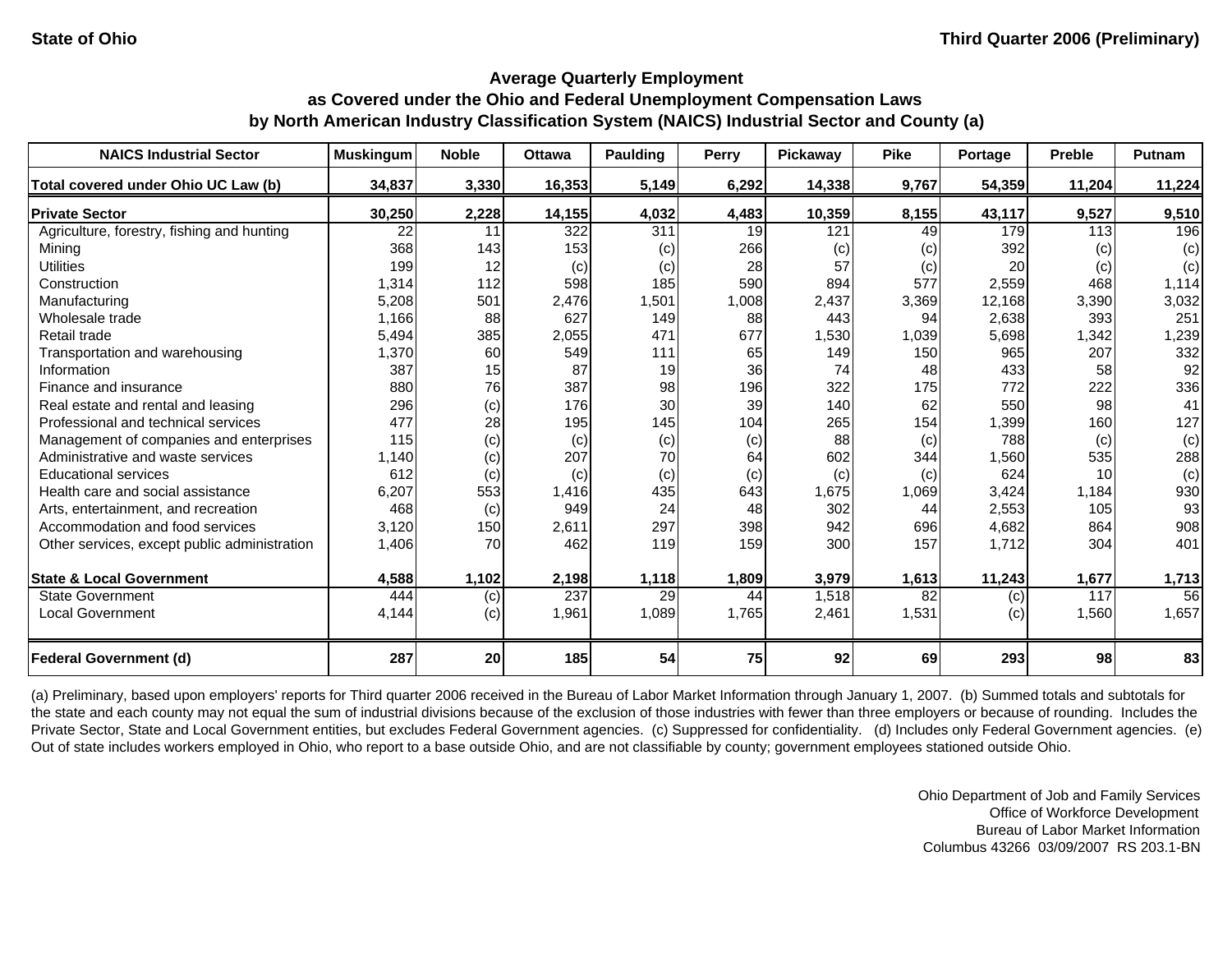| <b>NAICS Industrial Sector</b>               | <b>Richland</b> | <b>Ross</b> | <b>Sandusky</b> | <b>Scioto</b> | Seneca | <b>Shelby</b> | <b>Stark</b> | <b>Summit</b> | <b>Trumbull</b> | <b>Tuscarawas</b> |
|----------------------------------------------|-----------------|-------------|-----------------|---------------|--------|---------------|--------------|---------------|-----------------|-------------------|
| Total covered under Ohio UC Law (b)          | 56,904          | 25,991      | 26,959          | 23,256        | 21,753 | 31,377        | 161,182      | 269,981       | 83,259          | 37,008            |
| <b>Private Sector</b>                        | 49,216          | 21,139      | 23,875          | 18,464        | 18,881 | 28,681        | 143,863      | 244,194       | 74,115          | 32,518            |
| Agriculture, forestry, fishing and hunting   | 151             | 54          | 662             | 60            | 245    | 62            | 294          | 187           | 51              | 256               |
| Minina                                       | (c)             | 30          | (c)             |               | 126    | (c)           | 336          | 79            | 38              | 477               |
| <b>Utilities</b>                             | (c)             | 181         | (c)             | 127           | 118    | (c)           | 612          | 1,225         | 177             | 66                |
| Construction                                 | 2,258           | 896         | 949             | 1,102         | 1,198  | 1,562         | 8,444        | 12,844        | 3,039           | 1,696             |
| Manufacturing                                | 13,110          | 4,392       | 8,960           | 2,232         | 5,422  | 14,559        | 29,061       | 35,049        | 19,970          | 8,349             |
| Wholesale trade                              | 2,164           | 657         | 653             | 375           | 586    | 1,846         | 6,377        | 14,394        | 2,452           | 1,321             |
| Retail trade                                 | 7.487           | 3,674       | 2,928           | 2,902         | 2,086  | 2,351         | 20,633       | 32,415        | 11,343          | 4,602             |
| Transportation and warehousing               | 1,234           | 499         | 328             | 507           | 451    | 904           | 2,851        | 8,648         | 2,538           | 952               |
| Information                                  | 1,027           | 437         | 169             | 258           | 193    | 237           | 2,064        | 4,077         | 856             | 482               |
| Finance and insurance                        | 1,199           | 586         | 562             | 560           | 737    | 360           | 6,238        | 9,436         | 1,841           | 783               |
| Real estate and rental and leasing           | 460             | 177         | 357             | 245           | (c)    | 223           | 1,634        | 3,002         | 1,161           | 325               |
| Professional and technical services          | 958             | 327         | 350             | 384           | 397    | 295           | 4,518        | 12,440        | 1,649           | 1,008             |
| Management of companies and enterprises      | 65              | 225         | 133             | 44            | (c)    | (c)           | 823          | 13,170        | 694             | 146               |
| Administrative and waste services            | 3,500           | 1,415       | 1,315           | 368           | 866    | 1,904         | 8,867        | 21,265        | 4,550           | 1,673             |
| <b>Educational services</b>                  | 407             | 121         | (c)             | 185           | 830    | 131           | 2,622        | 3,299         | 638             | 176               |
| Health care and social assistance            | 7,428           | 3,929       | 2,998           | 6,132         | 2,663  | 1,903         | 25,513       | 38,027        | 12,529          | 4,564             |
| Arts, entertainment, and recreation          | 703             | 357         | 446             | 144           | 215    | 115           | 2,184        | 4,183         | 1,236           | 483               |
| Accommodation and food services              | 4,911           | 2,531       | 1,977           | 2,362         | 1,659  | 1,475         | 14,624       | 21,968        | 7,029           | 3,751             |
| Other services, except public administration | 1,987           | 651         | 832             | 470           | 704    | 666           | 6,167        | 8,486         | 2,323           | 1,407             |
| <b>State &amp; Local Government</b>          | 7,688           | 4,852       | 3,084           | 4,792         | 2,872  | 2,696         | 17,320       | 25,787        | 9,145           | 4,490             |
| <b>State Government</b>                      | 1,630           | 1,751       | 212             | 1,630         | (c)    | 330           | 1,319        | 4,340         | 869             | 461               |
| Local Government                             | 6,058           | 3,101       | 2,872           | 3,162         | (c)    | 2,366         | 16,001       | 21,447        | 8,276           | 4,029             |
| <b>Federal Government (d)</b>                | 607             | 1,346       | 121             | 182           | 139    | 94            | 1,112        | 1,997         | 482             | 223               |

(a) Preliminary, based upon employers' reports for Third quarter 2006 received in the Bureau of Labor Market Information through January 1, 2007. (b) Summed totals and subtotals for the state and each county may not equal the sum of industrial divisions because of the exclusion of those industries with fewer than three employers or because of rounding. Includes the Private Sector, State and Local Government entities, but excludes Federal Government agencies. (c) Suppressed for confidentiality. (d) Includes only Federal Government agencies. (e) Out of state includes workers employed in Ohio, who report to a base outside Ohio, and are not classifiable by county; government employees stationed outside Ohio.